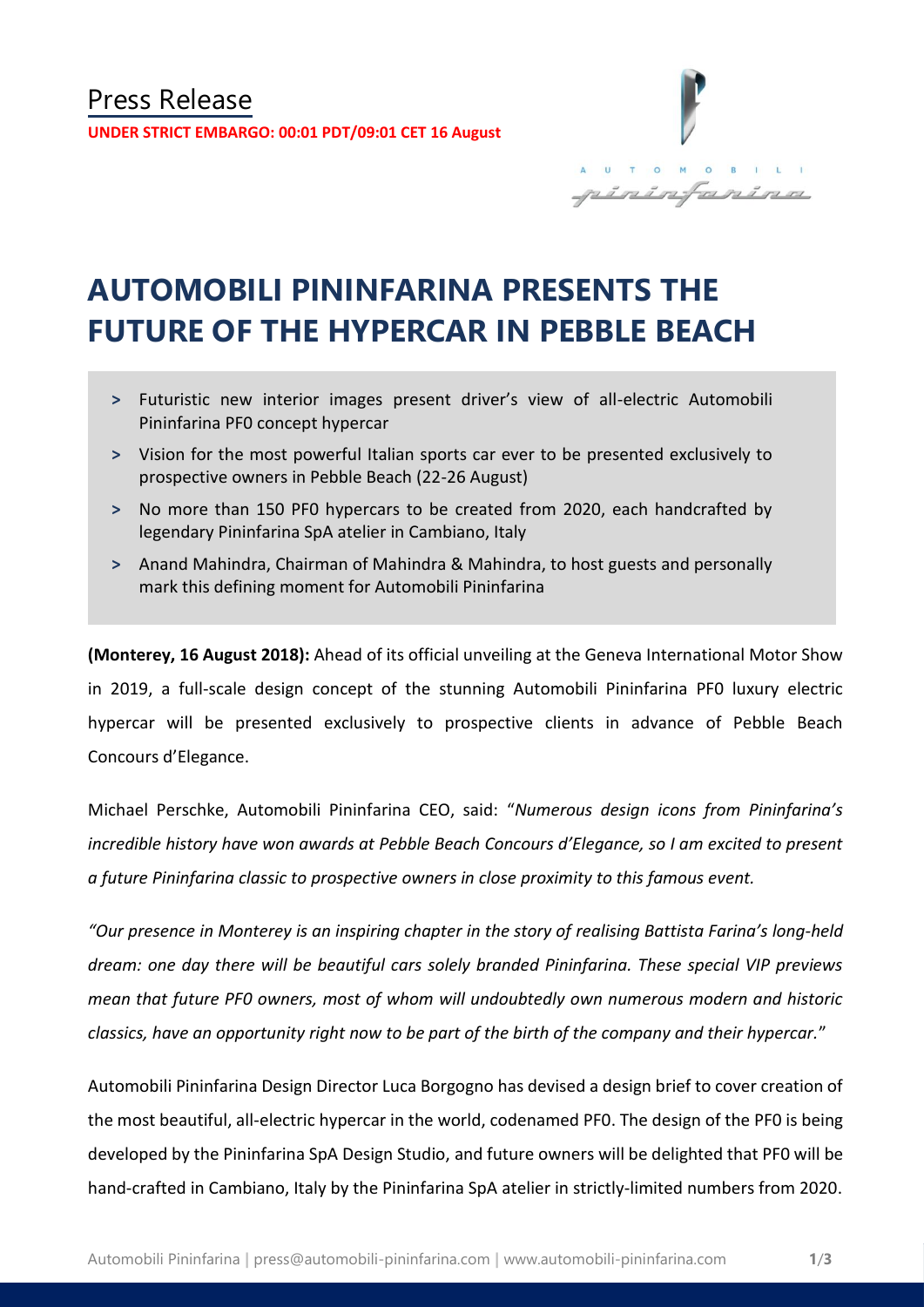### Press Release

Luca Borgogno said: "*Our objective with the exterior of PF0 is to design timeless beauty in every aspect, and the interior is equally important. Pininfarina's design values of elegance and simplicity present us with a fantastic opportunity to stand out from the styling of most current sports and hypercars.*

*"Our guests in Pebble Beach have huge affinity for Italian sports cars. I am certain they will value our commitment to ensure PF0 is designed and hand-crafted in Turin. It is the birthplace of some of the most revered sports and luxury cars ever created.*"

PF0 is in the final stages of design and has been inspired by famous Pininfarina cars such as the Cisitalia, Modulo and Sintesi. Each featured classic Pininfarina design cues and the necessary blend of beauty and technological innovation in perfect combination. And each was ahead of its time when presented. Future PF0 owners – no more than 150 worldwide – are guaranteed the same approach and results, inside and out.

Cloaked in a visually stunning body created from carbon fibre, extreme levels of technology and functional design define the PF0, delivering a staggering performance for a road car: a stated ambition to accelerate to 62 mph in less than two seconds, break the 250 mph top speed barrier, and provide a potential zero-emissions range of over 300 miles.

Joining Automobili Pininfarina and guests in California to mark the occasion will be Anand Mahindra, Chairman of Mahindra & Mahindra, the visionary leader whose support of Pininfarina SpA has opened up the opportunity for the arrival of Pininfarina-branded luxury cars.

#### **Ends**

### **PRESS CONTACTS**

Dan Connell – Chief Brand Officer Luca Rubino – Digital Communications (M) +44 (0) 7464 039401 (M) +49 (0) 17841 16025 Email: d.connell@automobili-pininfarina.com Email: [l.rubino@automobili-pininfarina.com](mailto:l.rubino@automobili-pininfarina.com)

**To register your interest in PF0 or to access the media kit, please visit: [www.automobili-pininfarina.com](http://www.automobili-pininfarina.com/)**